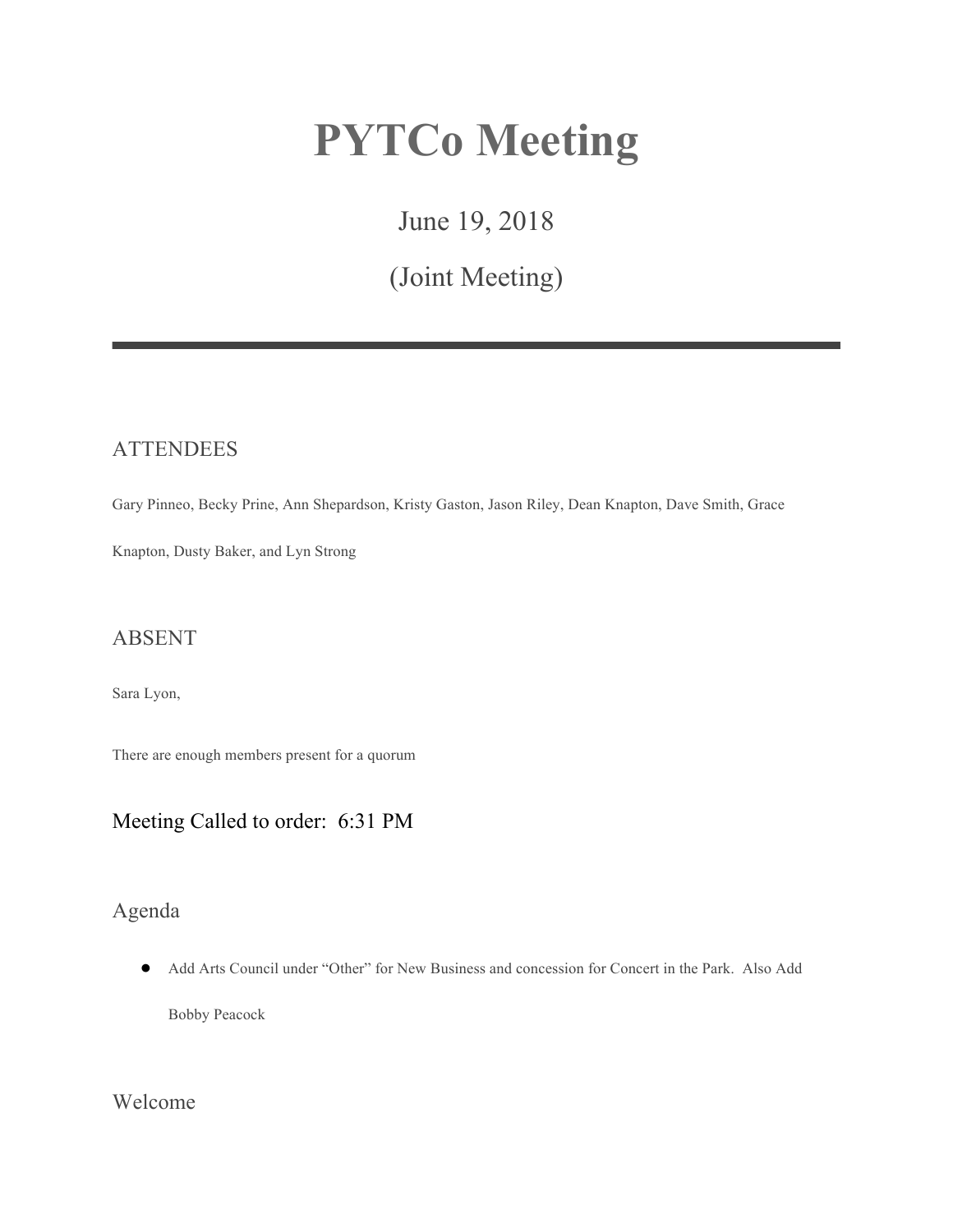# Secretary's Report

April Minutes: Hearing no objections, we accept the minutes as presented with corrections

# Treasurer's Report

Hearing no objections, we accept the Treasurer's report as presented

# Sampson Update

- 1. Doors: Okayed by SHPO. Doors will be ordered. A hard copy of the documents will be sent to the village. Grace will send a Thank You note to Kathleen McIsaac for helping to push the paperwork through.
- 2. Bobby Peacock (Yates County Fair) is looking for people to park cars this year. Do we want to do it as a fundraiser? Dates are July 10-13th. Consensus is that we are really busy and will not be able to do it.

# Old Business

1. Wizard of Oz-

42 people auditioned. Casting is done!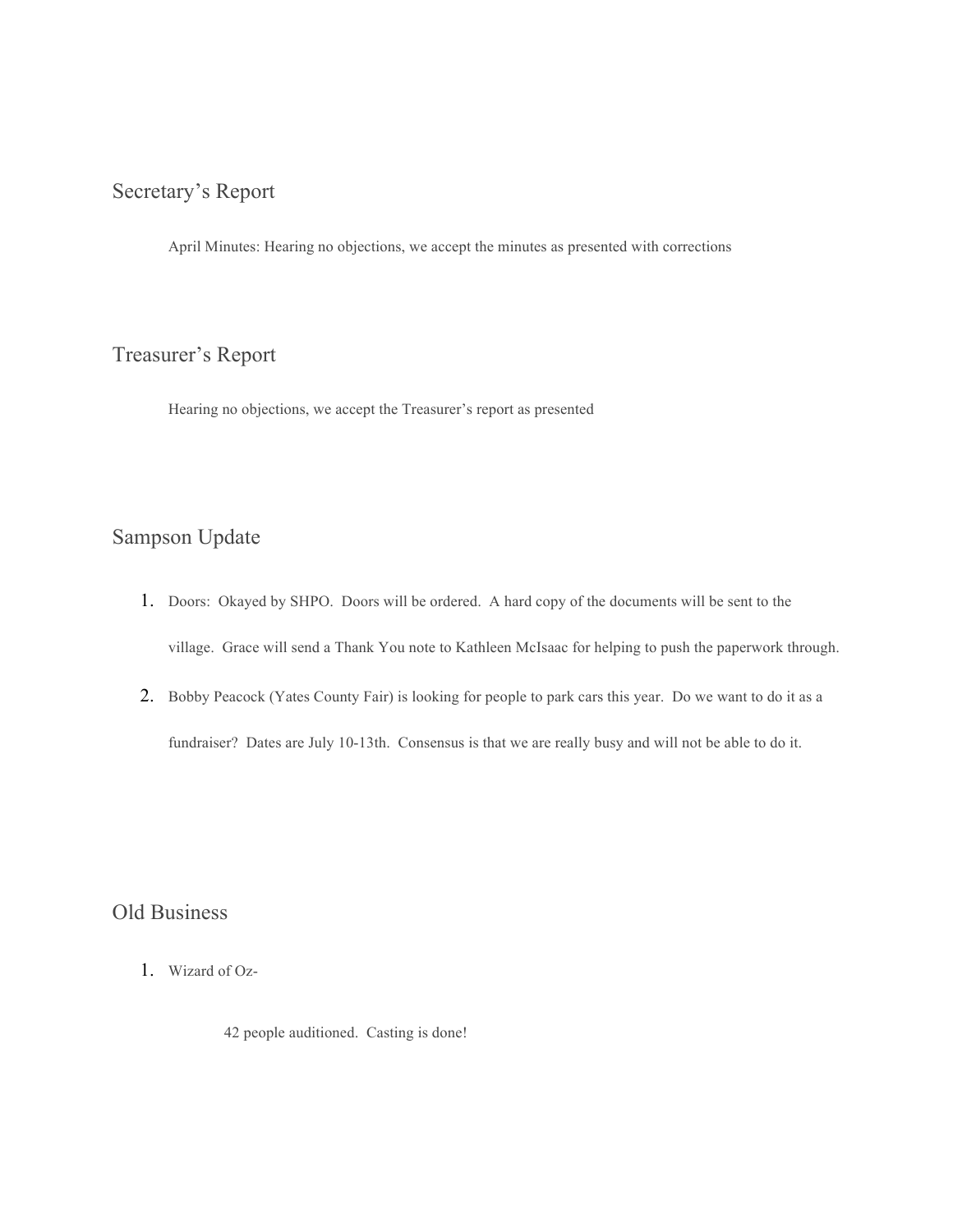#### 2. 40 for 40 Campaign-

Dusty made a mock up for a poster/logo- Grace did not like the "\$" Maybe put PYTCo across the top and 40 for 40 below. We should also put 2018 on it. Dusty will make several options and email us to choose between. For the ornaments, we will stick with the flat glass bulbs- red with white font. We need Thank You noted that have our \$40 for 40 logo and the PYTC0 logo.

#### 3. Web Site-

Viewed the new webpage. Some suggestions: Change the footer to our logo. Put our shows on page 2. Under agenda, put our most recent thing at the top and when its done, it goes away. Under Mission Statement, put an image of the theatre. Community Productions needs work. Under "Plan your visit", we should prioritize local businesses and sponsors. The gallery needs work. The Donate page is not functional yet. Dusty will send the link for us to look at and send changes by the end of the week. Jim and Theresa Toole have pictures from Oklahoma for us to put on the web site. Grace will get them.

## New Business

#### 1. Peasantman-

The Broadway Summit kids will be working the run stations from 9-5 on August 19th and clean up on the 20th to earn money for the trip.